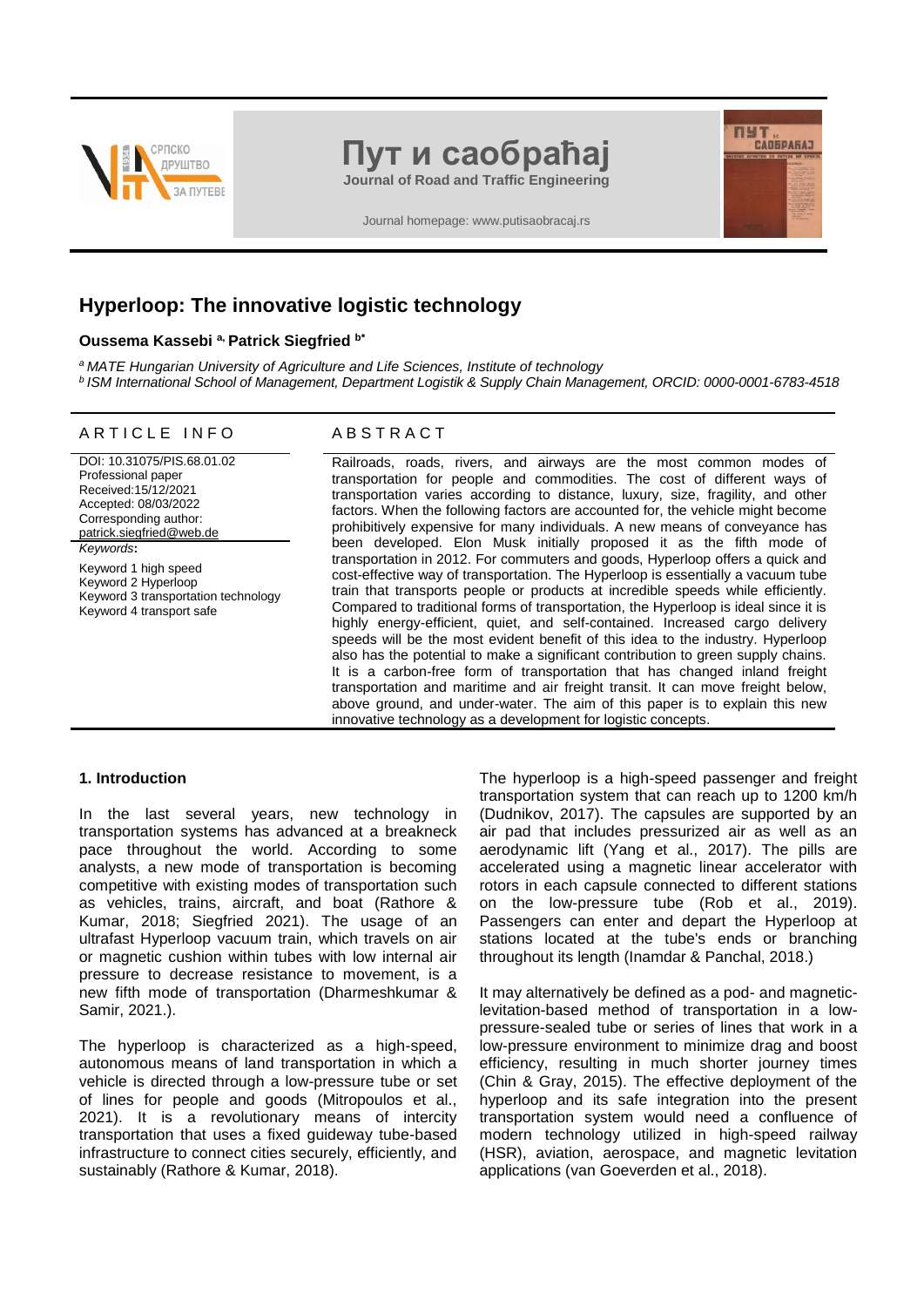A large amount of research and patent activity on numerous hyperloop system components has been emphasized since the original conceptualization of the hyperloop. While various means of transportation with similar elements can be employed in hyperloop construction, specific hyperloop components are very different (Nøland, 2021). The hyperloop, for example, moves at faster speeds than maglev trains and uses a comparable propulsion technology. Furthermore, the pressure value supported by the pod is similar to that of airplanes (Decker et al., 2017). Several papers give descriptions of the hyperloop system's components.

Others focus on other hyperloop technology, such as pneumatic tube and tunnel systems, while others focus on technical performance concerns, such as aerodynamics and energy (Yang et al., 2017). Certain technologies' system operation has been demonstrated at a sub-scale level and low speeds; however, the compatibility of the different systems in subsonic speed ranges and on a genuine scale has yet to be proved (Mahalakshmi, 2018)

Multiple public and private stakeholders in North America, Asia, and Europe have been involved in researching and developing the hyperloop system (Mitropoulos et al., 2021). The amount of scientific research that is publicly available is still somewhat restricted. Researchers concentrate on specific aspects of the Hyperloop, like the design and simulation of the electro-magnetic levitation force via a short-stator linear synchronous motor, aerodynamic design of the vehicle and simulation dynamics of the tube structure and vehicle interaction(Opgenoord & Caplan, 2018), sizing models for the passenger pod, sizing and feasibility study for a magnetic plane concept, impact on bridge dynamics, and other technical, operational, economic, social/environmental issues (Hansen, 2020).

Following many studies, it has been discovered that using Hyperloop as the fifth form of transportation can reduce trip times by half or more than half (Dudnikov, 2017; Siegfried & Strak 2021). The concept of the Hyperloop appears to be science fiction. Still, it is on the verge of becoming a reality, with a growing number of companies developing new concepts every day (Decker et al., 2017). Companies such as Virgin Hyperloop One are beginning to build their own designed Hyperloop in countries like the United Arab Emirates and India.

#### **2. Concept and basic elements of Hyperloop logistic technology**

The present progress status for the hyperloop system is offered based on the literature results by concentrating on the system's components.

The vehicle (also known as pod or capsule) consists of an aerodynamic fuselage similar to the design of a commercial airplane; an interior and an electric subsystem. Hyperloop capsules travel in low-pressure tubes between pre-determined trajectories and pointto-point stations (Station A and Station B) (Figure 1).

The infrastructure consists of the tube, the substructure, and the stations. The tube encloses and maintains the low-pressure environment, allowing for the least amount of air loss. The infrastructure also includes the pressure maintenance system and power substations, which significantly reduce air drag and enable the pod to move at speeds of up to 1200 km/h. The parameters of the infrastructure are determined by the type of levitation and propulsion system used (Tavsanoglu et al., 2021).

The communication system establishes a selfcontained environment, transfers data, and organizes operations to ensure safety and comfort.



**Figure 1:** The conceptual Hyperloop diagram. (Nøland, 2021)

# **2.1 The pod**

The pod is the main structural structure of the system and is comparable to an airplane airframe (Figure 2). The hyperloop pod is essentially a pressure vessel that can endure pressure variations and, more crucially, transport people and goods. Its design blends aerodynamics, materials technology, and production procedures, emphasizing performance, reliability, and cost.

The pod is meant to be as light as feasible to handle external low-pressure circumstances, design speed, and contain:

- -On-board technologies and interior furnishings.
- - Enhancing passenger safety.
- -Travel experience.
- -Comfort inside a tube-based environment.

The pod design has a considerable impact on the tube infrastructure design, which is determined by the loading pad arrangement and the development of dispersed or concentrated loads and static, dynamic, and thermal stresses. The aerodynamic drag and operating energy consumption of the tube may be affected by the frontal surface and form of the pod. The Kantrowitz limit, blockage ratio, drag coefficient, and pod length are all aspects to consider while maximizing aerodynamic performance and pod speeds.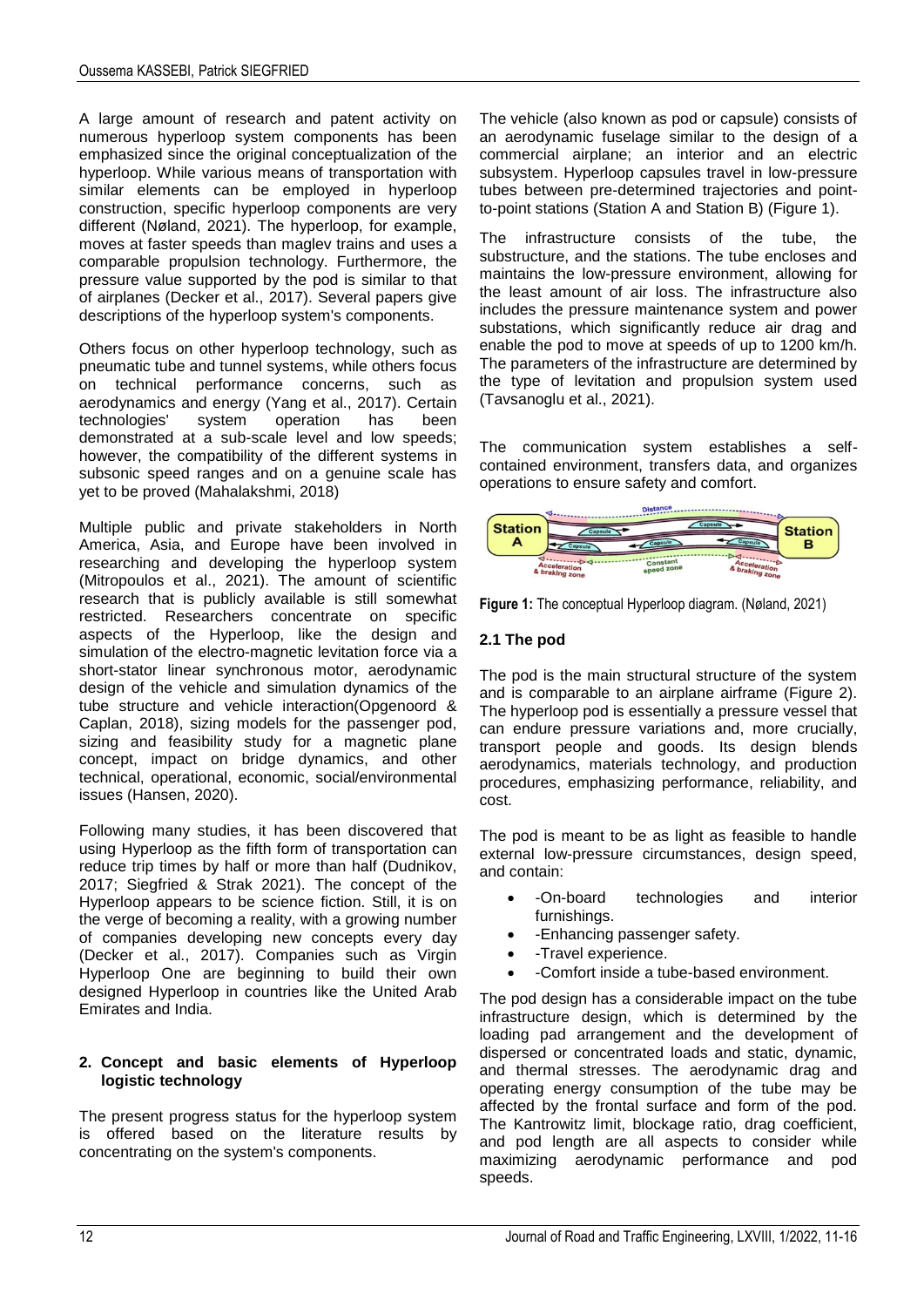Inside a pod, passenger safety and comfort are based on a blend of rail and aviation best practices, with verified components from established technology. Passengers will enjoy comfort, information, and entertainment thanks to a human-centric interior design that includes augmented reality windows, lighting, brilliant colors, texture, and sound level control.

Two power system approaches are identified one employs a guideway as a propulsor, resulting in a lightweight pod with high infrastructure costs, and the other uses an energy-autonomous pod that stores vast quantities of onboard energy, cutting infrastructure costs dramatically.



# locations. (Joshi, 2016)

# **2.2 Compositions**

Tube: The tube creates a low-pressure travelguideway environment and shields the pod from any outside influences. It is airtight to preserve the lowpressure environment, sturdy enough to avoid failures, and constructed following the pod's shape and aerodynamic needs (Figure 3). The system's operational pressure level determines the tube geometry. Furthermore, the tube must be gradeseparated from other types of transportation. Concrete towers of varying heights are expected to support the tube system, depending on the layout of the guideway. Elevated, on-ground, and subsurface guideway infrastructures are being investigated. The elevated guideway is safer since it eliminates the requirement for crossing control devices at traffic crossings and has a smaller land footprint than a railway track.



**Figure 3:** Front view showing the capsule with the tube crosssection (Hodaib & Fattah, 2016).

Switches with a High-Frequency Operation: The switches are track-changing devices that allow pods to move from one track to the next, creating point-to-point connectivity in a tube network and connecting cities. Two significant possibilities have been proposed for switching. The first envisions tubes diverging and heading in various directions. The second split the main pipe two kilometers away from a destination, allowing for more capacity during the acceleration and deceleration periods. If actual pod quantities are close to forecasts, more portals (terminal entrance or departure points) will be required. The ability of the pods to switch between tubes is likely to improve as changing technological advances. The number of needed switches heavily influences the cost of a hyperloop system. The high-speed controls must also be maintained and monitored to guarantee lateral steering and safety, preventing unforeseen accidents.

Airlocks: The airlocks are devices with gate valves that allow hyperloop pods to be loaded and unloaded inside the evacuated tube without re-pressurizing the entire line, making the transition from atmospheric to low pressure and vice versa easier. To maximize the speed and efficiency of (dis)embarking when the pod frequency is high, a configuration of multiple parallel working airlocks is necessary. The evolution of airlocks may be classified into two categories: The pressure in an airlock chamber is likely to vary. The airlock chamber serves as a pressure regulator, ensuring a smooth transition from atmospheric pressure to a lowpressure tube environment and back; once the pod is shut, depressurization happens. The platform will include bridge doors that lock onto the pod doors, allowing the pod to be exposed exclusively to a lowpressure environment while still connected to the station atmosphere.

System for Maintaining Pressure (PMS): The PMS is in charge of the initial air evacuation (pump down) and the maintenance of steady-state conditions, and air leakage management. PMS may rely on various pressure levels, with some functioning at pressures comparable to civil aviation and others at pressures close to space. The power necessary to sustain pressure vs. the energy required to overcome aerodynamic drag is a trade-off when determining an appropriate pressure level.

Interfaces—Levitation: The earliest hyperloop design advocated using air bearings for levitation combined with a linear induction motor, which involves a lot of maintenance, tight integration between the track and the pod, and dramatically increasing the pod weight with fans, motors, and hover-pads (Figure 4). Following that, work concentrated on magnetic levitation (maglev), combined with electromagnetic propulsion for increased efficiency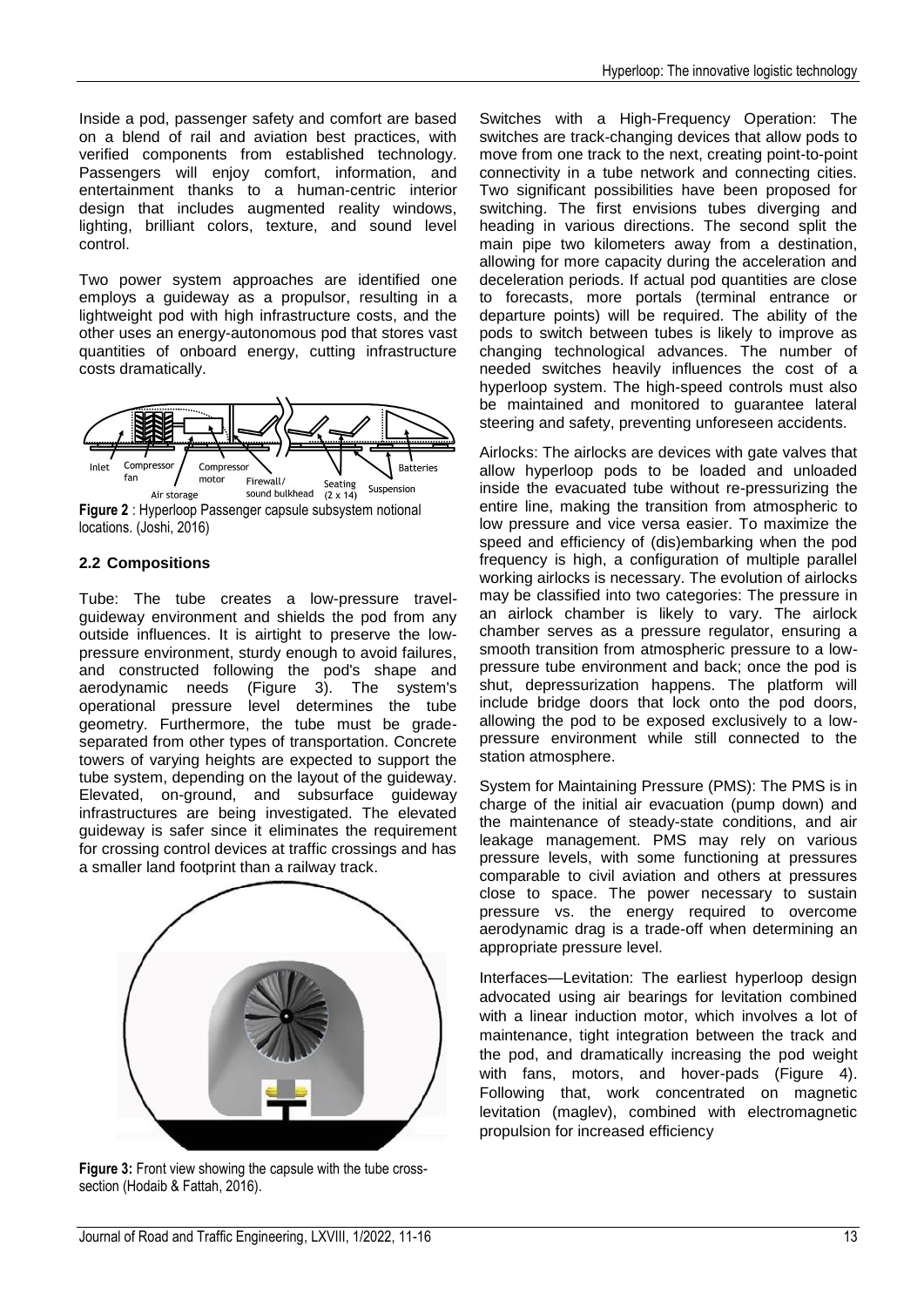Interfaces—Propulsion: The propulsion subsystem's primary duties include:

- Accelerating the pod, braking or decelerating it.
- Maintaining the goal speed between the acceleration and deceleration zones.
- Combating drag forces.
- Providing safe magnetic field levels and comfort in the passenger cabin.



**Figure 4:** Hyperloop system decomposition (Gkoumas & Christou, 2020)

Axial compressors and linear motors are the two types of propulsion technologies currently being considered.

# **2.3 System of Communication**

Several communication systems are required, including (1) transmission of the pod's sensor data to and from a centralized data processor and (2) communication between the pod and the tube relevant to the pod's position. There are several difficulties with pod communication and data collecting and the highspeed connection between pods and infrastructure. Wireless communication between antennas using radio waves is now possible thanks to a new type of optical fiber. Although the GSM-R (Global System for Mobile Communications-Railway) is the central communication system for HSR, the LTE-R (Long-Term Evolution-Railway) may be employed in communication systems owing to specific restrictions (Zhang et al., 2020).Data transfer, Internet access, and high-quality voice or mobile video streaming are all possible with the LTE-R. Radio and fiber networks, with particular antennas located at intervals and the hyperloop system and hardware put on the pod using the newest 802.11 Wi-Fi standards, have also been built (Mitropoulos et al., 2021).

# **3. Discussions**

The hyperloop is still in its early phases of development, and boosting technological readiness levels will need actions and cooperation from both the corporate and public sectors.

The nacelle's frontal size and form impact the tube's aerodynamic drag and operating energy consumption. The proper blocking ratio, aerodynamic performance, and material properties may all assist in lightening nacelles and minimizing pain. Tube design still has several restrictions, such as a lack of full-scale test facilities, standardized tube diameter measurements, and materials and proof of concept for dimensional stability. System simulations are needed to determine the best aerodynamic gondola with sufficient passenger capacity and the ability to attain the projected ultra-high speeds.

It has already been demonstrated that well-supported seat designs with safety features protect passengers<br>during rapid accelerations and decelerations; during rapid accelerations nevertheless, the concept's viability must still be tested at high speeds of operation to determine its viability. Passengers' comfort must be met for the vehicle to accelerate and decelerate in curves and corners, and the best seating configuration must be checked to ensure passenger safety. The hyperloop is an innovative concept that allows you to travel at high speeds.

Infrastructure design takes on new dimensions with Hyperloop. Alignment characteristics such as tilt, horizontal curvature, and allowable rates of change for vertical and horizontal angle and jerk are affected by speed, which is the critical component that varies from traditional means of transportation. There is a growing need to include the needs of hyperloop into the present state of the art in the design of HSR and maglev rail lines. The applied alignment has a direct impact on hyperloop steering.

Elevated, ground and subsurface guideways are all options. In the near term, environment and raised guiding structures may be chosen because to cost savings, but, in the long run, underwater tunnels capable of supporting a hyperloop system may provide a viable alternative to aircraft.

Hyperloop, like design, presents new features in transportation planning because of its revolutionary operational and physical properties. A demand forecasting system must be devised to give practical assessments with other competing modes in different corridors. Hyperloop is evaluated using two primary parameters: time and cost. Because time is inversely related to speed, ticket prices must be weighed against infrastructure costs and the value of time to passengers. Surveys at the national and international levels should also incorporate user perceptions of the value of travel time (VTD) and behavioral factors. The station design (number of tracks, platform size, passenger and freight waiting areas), station type (underground/above ground), and the arrangement of connecting facilities (i.e., hubs) with other modes of transportation will be influenced by the physical characteristics of the hyperloop (e.g., tube, vacuum system, etc.).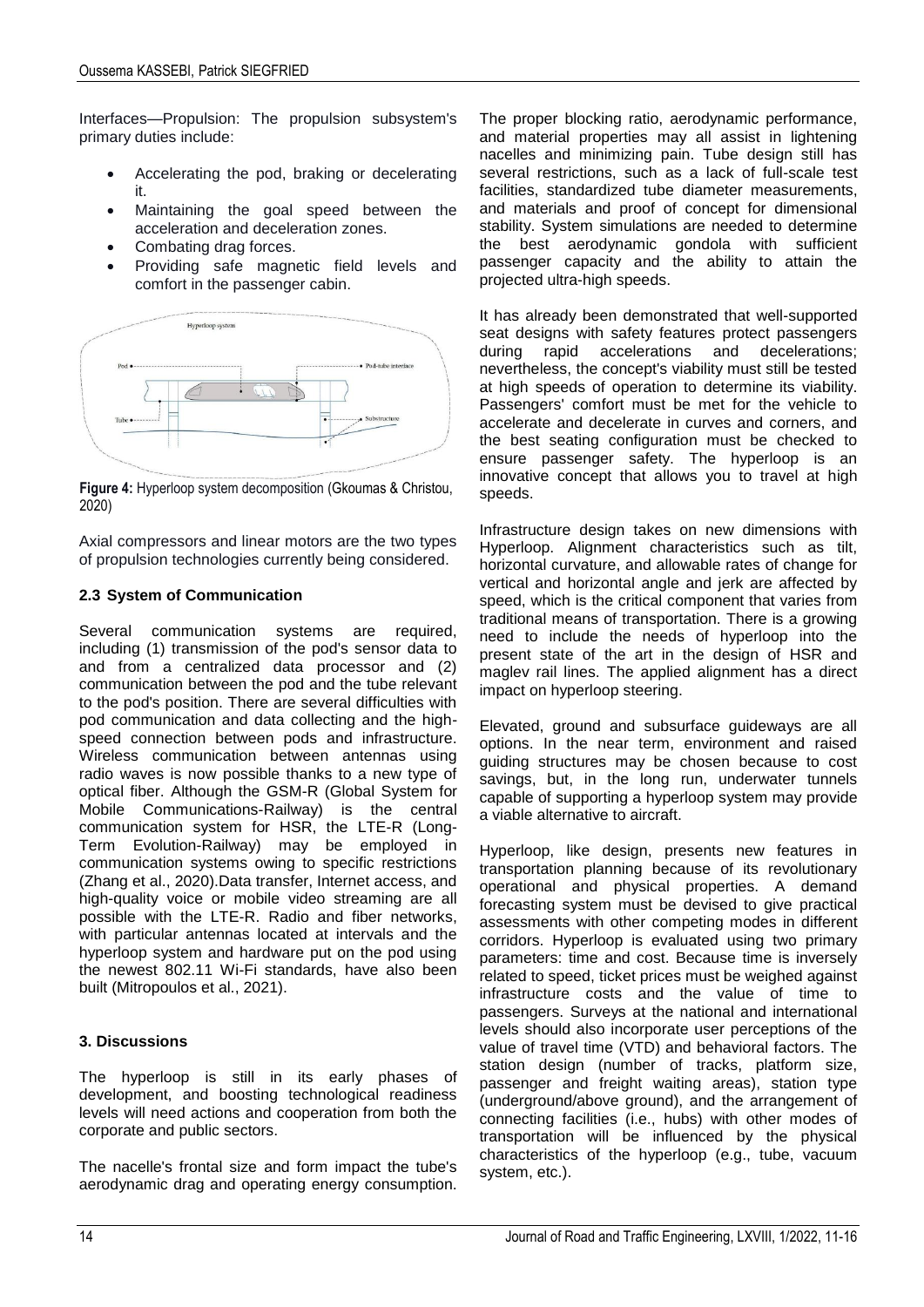Simulation software for a hyperloop system that addresses the following challenges will be required to offer comprehensive and reliable assessments.

Performance is assessed mainly in terms of safety, energy efficiency, and cost. The necessity for stakeholders to show the practicality of hyperloop technology and compare its performance to other modes of transportation is likely driving this interest. Hyperloop is a cutting-edge mobility technology that partially integrates rail and aircraft subsystems, necessitating unique rules to develop and operate.

# **4. Conclusion**

Faster, cheaper, and increasingly safe forms of transportation that can run constantly are required to develop a robust economy. Due to significant population increase, our highways, airports, and seaports are now crowded. The Hyperloop is a suggested solution to all of the current transportation system's difficulties. Hyperloop has emerged as a superior choice to existing transportation systems since it is twice as fast as airplanes, has halved travel times, and has a cost comparable to aviation travel. In addition, the Hyperloop is safer than current routes of transportation. One of the four essential qualities of Hyperloop is its speed, which makes it a superior alternative to existing systems. It's immediate and ondemand. Trains usually have a set timetable with many stops.

The Hyperloop always leaves when you're ready, and units may pull out many times at the moment, carrying commuters and dropping them off immediately at their jobs with no pauses in between. It is environmentally friendly, with a minor natural impact, boosting the efficiency of vitality usage, and no direct emissions. It is cheaper and has a wide range of applications. Magnetic levitation trains, both high-speed and conventional, require more control over the entire length of the track. As a result, the ways are more expensive and need more labor to finish. Hyperloop can provide superior performance at a lower cost.

#### **5. Limitation and study forward**

According to its proponents, the hyperloop is a technology that can make a massive impact. It has the potential to minimize air travel between large cities, stimulate economies and commerce, and relieve city housing shortages by letting commuters reside further afield. But none of this has been verified, not even close. Before Hyperloop technologies can comfortably transport passengers in an air tube, let alone alter the world, they must overcome significant technological and commercial challenges.

The next stage for Hyperloop is to go past preliminary tests and feasibility studies and begin testing the technology over greater distances, as well as, most critically, with passengers. Finding business models that operate globally will be another difficulty. We won't know if Hyperloop is a success until all of this is completed.

## **References**

- [1] Chin, J. C., & Gray, J. S. (2015, January 5). Open-Source Conceptual Sizing Models for the Hyperloop Passenger Pod. *56th AIAA/ASCE/AHS/ASC Structures, Structural Dynamics, and Materials Conference*. 56th AIAA/ASCE/AHS/ASC Structures, Structural Dynamics, and Materials Conference, Kissimmee, Florida[. https://doi.org/10.2514/6.2015-1587](https://doi.org/10.2514/6.2015-1587)
- [2] Decker, K., Chin, J., Peng, A., Summers, C., Nguyen, G., Oberlander, A., Sakib, G., Sharifrazi, N., Heath, C., Gray, J. S., & Falck, R. D. (2017, January 9). Conceptual Sizing and Feasibility Study for a Magnetic Plane Concept. *55th AIAA Aerospace Sciences Meeting*. 55th AIAA Aerospace Grapevine, <https://doi.org/10.2514/6.2017-0221>
- [3] Dharmeshkumar, C. A., & Samir, P. P. (2021.). Hyperloop: V Mode of Transportation. *International Journal of Engineering Research*, *10*(02), 4.
- [4] Dudnikov, E. E. (2017). Advantages of a new Hyperloop transport technology. *2017 Tenth International Conference Management of Large-Scale System Development (MLSD)*, 1–4[. https://doi.org/10.1109/MLSD.2017.8109613](https://doi.org/10.1109/MLSD.2017.8109613)
- [3] Gkoumas, K., & Christou, M. (2020). A Triple-Helix Approach for the Assessment of Hyperloop Potential in Europe. *Sustainability*, *12*(19), 7868. <https://doi.org/10.3390/su12197868>
- [4] Hansen, I. A. (2020). Hyperloop transport technology assessment and system analysis. *Transportation Planning and Technology*, *43*(8), 803–820. <https://doi.org/10.1080/03081060.2020.1828935>
- [5] Hodaib, A. E., & Fattah, S. F. A. (2016). Conceptional Design of a Hyperloop Capsule with Linear Induction Propulsion System. *International Journal of Aerospace and Mechanical Engineering*, *10*(5), 997–1005.
- [6] Inamdar, M., & Panchal, R. (2018). *A SURVEY ON HYPERLOOP TRAIN OF FUTURE*. 9.
- [7] Joshi, P. R. (2016, August 3). Hyperloop: The 5th Mode of Transportation? *The Zerone*. [https://medium.com/zerone](https://medium.com/zerone-magazine/hyperloop-the-5th-mode-of-transportation-708ccd5daf8f)[magazine/hyperloop-the-5th-mode-of-transportation-](https://medium.com/zerone-magazine/hyperloop-the-5th-mode-of-transportation-708ccd5daf8f)[708ccd5daf8f](https://medium.com/zerone-magazine/hyperloop-the-5th-mode-of-transportation-708ccd5daf8f)
- [8] Mahalakshmi, S. (2018). Hyperloop Transportation Systems. *International Journal for Research in Applied Science and Engineering Technology*, *6*(5), 1118–1123. <https://doi.org/10.22214/ijraset.2018.5180>